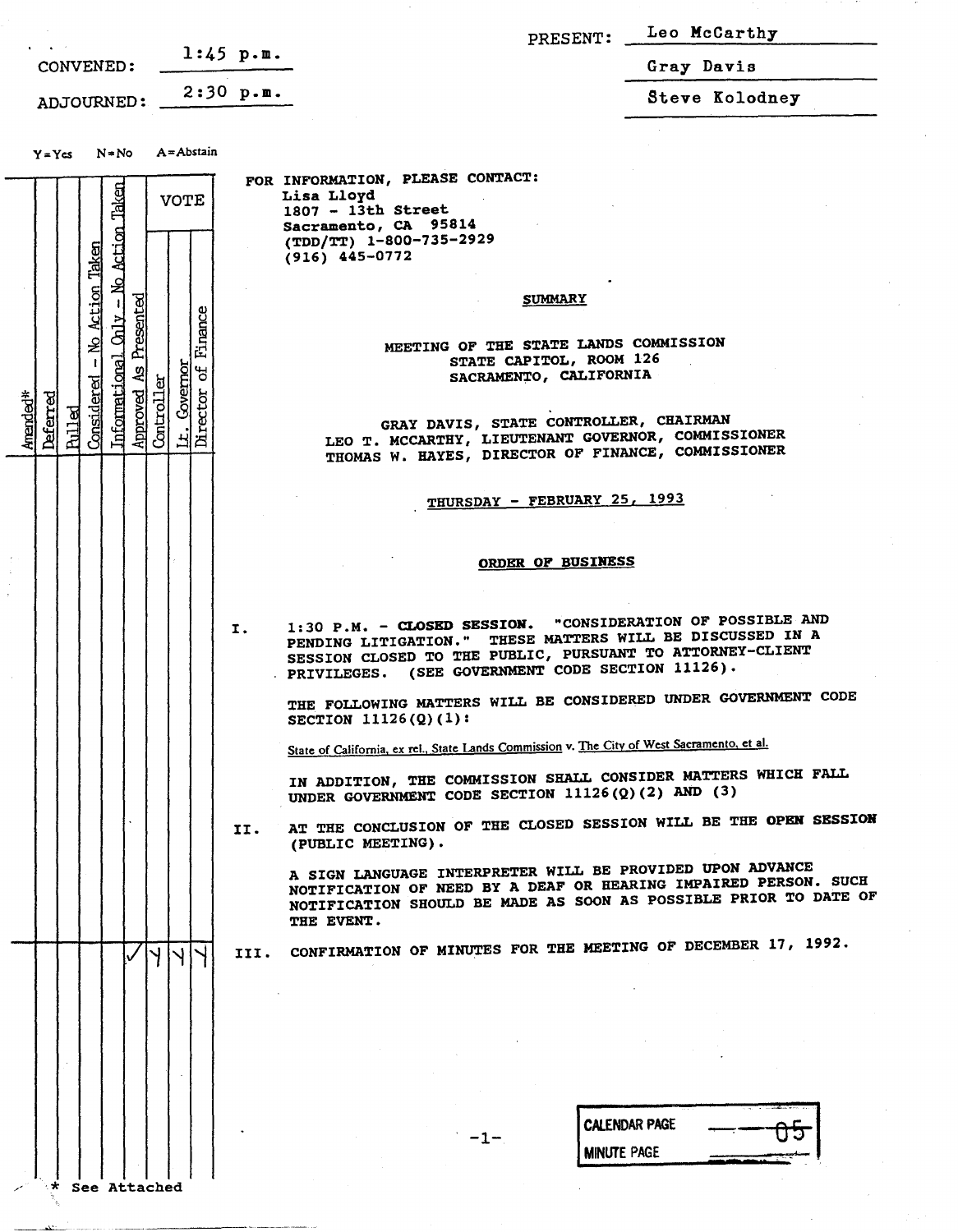|          | $Y = Ycs$ |               |                              | $N = No$                               |                       |            |              | A = Abstain         |                                                                                                                                                                                                  |
|----------|-----------|---------------|------------------------------|----------------------------------------|-----------------------|------------|--------------|---------------------|--------------------------------------------------------------------------------------------------------------------------------------------------------------------------------------------------|
|          |           |               |                              |                                        |                       |            | VOTE         |                     |                                                                                                                                                                                                  |
| Amended* | Deferred  | <b>Pulled</b> | Considered - No Action Taken | Informational $On1y - No$ Action Taken | Approved As Presented | Controller | Lt. Governor | Director of Finance |                                                                                                                                                                                                  |
|          |           |               |                              |                                        |                       |            |              |                     | <b>ANYONE</b><br>WISHING T<br>THEIR<br><b>STATE</b><br><b>NAME</b>                                                                                                                               |
|          |           |               |                              |                                        |                       |            |              |                     | IV.<br><u>CONSENT</u> C<br>$\overline{10}$<br>BE<br><b>NON</b>                                                                                                                                   |
|          |           |               |                              |                                        |                       |            |              |                     | CO <sub>1</sub><br>DALE D<br>A)<br><b>OVERSON;</b><br><b>POWER SYS</b><br>Rent<br>(5)<br>River, Sa<br>San Berna<br>Canyon,<br>S<br>County;<br>a<br>River and<br>J. Ludlow<br>7171,<br><b>PRC</b> |
|          |           |               |                              |                                        |                       |            |              |                     | CO <sub>2</sub><br>A)<br><b>SIMON</b><br>BEAL,<br>A.<br><b>ABILDGAAR</b><br>(LESSEES)<br><b>Permits:</b><br>$one(1)$ i<br>Tahoe, Pl<br>County.<br>WP 4372,<br>4, 5, 6,                           |
|          |           |               |                              |                                        |                       |            |              |                     | C03<br><b>BURLINGAM</b><br>(ASSIGNEE<br>Commerc<br>Park, Cit<br>consisten<br>landscapi<br>WP 6127)                                                                                               |
|          |           |               |                              |                                        | <b>Attached</b>       |            |              |                     |                                                                                                                                                                                                  |

 $-2-$ 

| See Attached | <b>CALENDAR PAGE</b><br><b>IN</b>                                                                               |
|--------------|-----------------------------------------------------------------------------------------------------------------|
|              | <b>MINUTE PAGE</b><br>The property design a state of a state of the contract of the contract of the contract of |

CONSENT CALENDAR CO1 - C37. THE FOLLOWING ITEMS ARE CONSIDERED TO BE NON-CONTROVERSIAL. coi A) DALE DORN, DBA BOONDOX LIQUOR AND DELI; B) CLAI AND SANDR<br>COUNTERCHALLY AND TAXON CONDONATION. B) DACIFIC ITMEED CO · R) CHE OVERSON; C) EXXON CORPORATION; D) PACIFIC LUMBER CO.; E) GWF POWER SYSTEMS COMPANY, INC. (LESSEES): Consider approving five (5) Rent reviews/continuations: One (1) in the Sacramento River, Sacramento County; one (1) in northeastern San Bernardino County; one (1) in the Pacific Ocean, Canyon, Santa Barbara County; one (1) in Eel River, Human<br>Country and one for three sites: two (2) in the San Jos County; and one for three sites: two (2) in River and one (1) in Suisun Bay, Contra Costa County.<br>County of the County of the County of the 2000 Pu J. Ludlow, Maricle, Reese; PRC 2761, PRC 7009, PRC 7163, PRC 7171, PRC 7230) (A 2, 8, 11, 34, 35; S 1, 4, 7, 17, 18, 25) A) SIMON RAYHANABAD AND KELARICE JOSAPHINE RAYHANABAD; B) GLORY A. BEAL, ET AL; C) FRANCIS ALVIN ELLINGWOOD; D) CHARLES ABILDGAARD; E) GERALDINE I. FURTH AND JACKIE DARLENE POTTS<br>(LESSEES): Consider approval of five (5) Recreational Pier

(LESSEES): Consider approval of five (5) Recreational Pierre Constants Permits: Two (2) in the Sacramento River, Sac one (1) in Huntington Harbour, Orange County; one (1) in Lake Tahoe, Placer County; and one (1) in the Napa River, Napa

County. (Jones, J. Ludlow, Maricle, N. Smith; WP 3578, WP 4372, WP 4764, WP 6353, W 24803) (A 4, 5, 7, 8, 67; S 1, 2, 4, 5, 6, 35)

BURLINGAME OFFICE CENTER, LTD. (ASSIGNOR); BA PROPERTIES, INC.<br>(ASSIGNEE): Consider authorizing assignment of a General Lease<br>- Commercial Use, PRC 6127, of filled tidelands located at Anza - Commercial Use, PRC 6127, of filled tidelands located at Analysis Park, City of Burlingame, San Mateo County, for lawful<br>consistent with local and wegional plans, including consistent with local and regional plans, including landscaping, public access, parking, etc. (Burks, Plummer; WP 6127) (A 19; \$ 8)

## ONE WISHING TO ADDRESS AN ITEM ON THE AGENDA MAY COME FORWARD AND TE THEIR NAME FOR THE RECORD.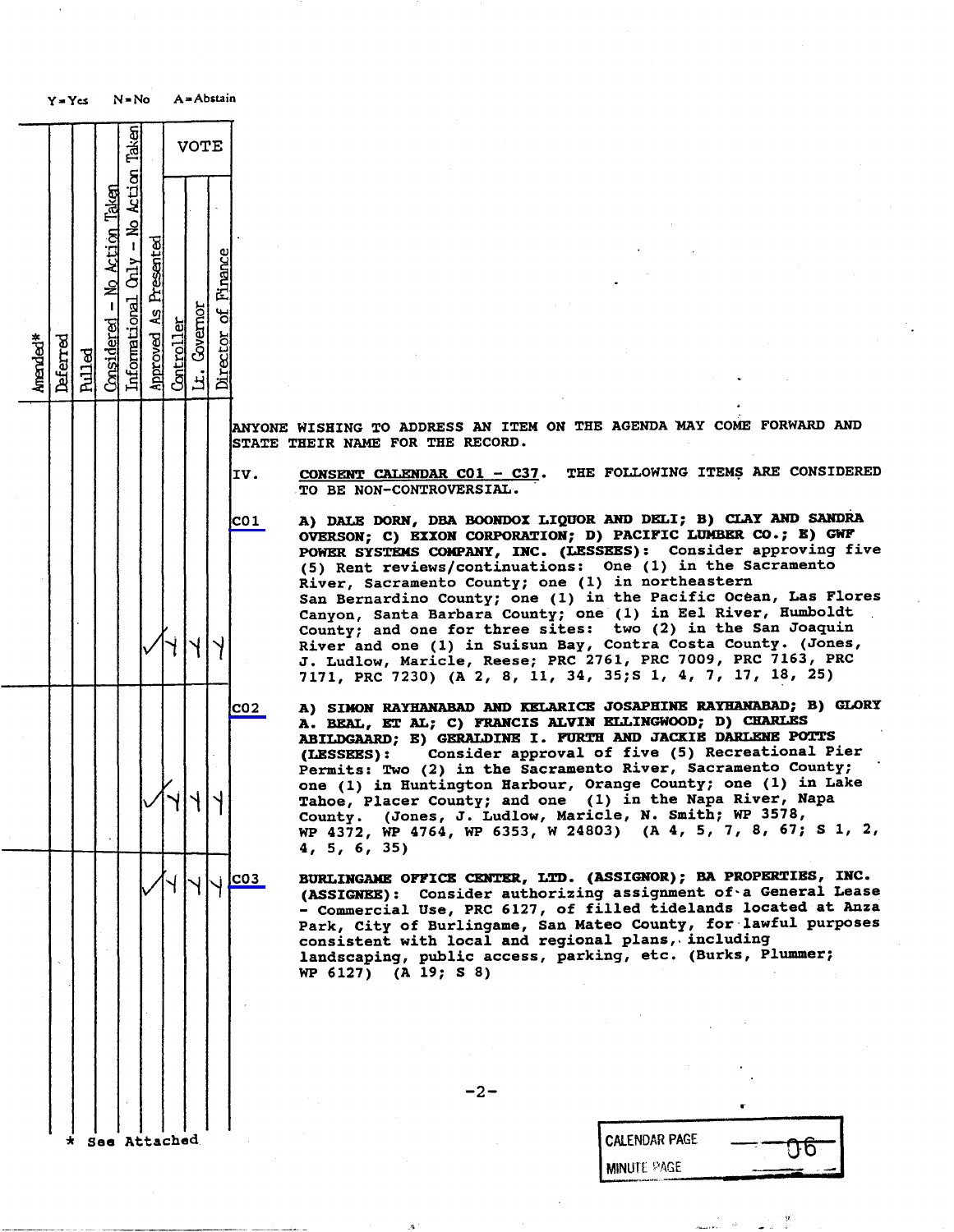|          | $Y = Ycs$ |               |                              | $N = No$                             |                       |            |              | A=Abstain           |            |                                                                                                          |             |
|----------|-----------|---------------|------------------------------|--------------------------------------|-----------------------|------------|--------------|---------------------|------------|----------------------------------------------------------------------------------------------------------|-------------|
|          |           |               |                              |                                      |                       |            | VOTE         |                     |            |                                                                                                          |             |
| Amended* | Deferred  | <b>Pulled</b> | Considered - No Action Taken | Informational Chly - No Action Taken | Approved As Presented | Controller | Lt. Covernor | Director of Finance |            |                                                                                                          |             |
|          |           |               |                              |                                      |                       |            |              |                     | c04        | <b>RECLAMATI</b><br>issuance<br>tide and<br>Mile Slou<br>San Joaqu<br>(A)<br>17;<br>$\mathbf{s}$         |             |
|          |           |               |                              |                                      |                       |            |              |                     | <b>05</b>  | <b>JOSEPH R.</b><br><b>COMPANY</b><br>Section<br>approve<br>common bo<br>Surveys<br>W 24953)             | 7<br>a<br>N |
|          |           |               |                              |                                      |                       |            |              |                     | 606        | <b>SUSIE-JAN</b><br>Consider<br>parcel of<br>Placer Co<br>pier/boat<br>boat-moor                         |             |
|          |           |               |                              |                                      |                       |            |              |                     | <b>co7</b> | <b>BERT</b><br>L.<br><b>Recreatio</b><br>in Lake T<br>reconstru<br>and maint<br>boat-moor                | Z           |
|          |           |               |                              |                                      |                       |            |              |                     | <b>08</b>  | <b>EAST BAY</b><br>approval<br>lands loc<br>Lockeford<br>San Joaqu<br>of river<br>monitorin<br>respectiv |             |
|          | $\star$   |               | See Attached                 |                                      |                       |            |              |                     |            |                                                                                                          |             |

RECLAMATION DISTRICT 2074 (APPLICANT): Consider approving issuance of a thirty-year General Permit - Public Agency Use of tide and submerged land located along south bank of Fourteen-Mile Slough between Ten-Mile Slough and the I-5 .Highway Bridge, San Joaquin County, for bank stabilization. (Fong; W 24833)  $(A 17; S 5)$ 

CO5 JOSEPH R. AND DILMA CECCHINI; FIDELITY NATIONAL TITLE INSURANCE COMPANY (PARTIES): Consider, pursuant to the provisions of Section 7952 of the P.R.C., authorizing Executive Officer to approve a map showing resurvey of a portion of the easterly approve a map showing resurvey of a portion of common boundary line between State land and Swamp and Surveys No. 109 and No. 428, Contra Costa County. (Fong; W 24953) (A 15; S 7)

CO6 SUSIE-JANE DWYER, AKA SUSIE-JANE GUITTARD (APPLICANT) : Consider approval of a five-year Recreational Pier Permit on a parcel of submerged land located in Agate Bay, Lake Tahoe, Placer County, for reconstruction and maintenance of existing pier/boathouse and existing mooring buoys, all utilized for boat-mooring purposes. (Gordon; PRC 3294) (A 7; S 1)

BERT L. ZACCARIA (APPLICANT): CONSIDER approval of a five-Recreational Pier Permit for parcels of submerged<br>located makes at Gausslies Ders Diesen Gausty fo in Lake Tahoe at Carnelian Bay, Placer County, and the County of the County of the County of the County of the reconstruction modification and maintenance of and maintenance of existing mooring buoys, all boat-mooring purposes. (Gordon; PRC 3696) (A 7

EAST BAY MUNICIPAL UTILITY DISTRICT (APPLICANT): Consider approval of a General Permit - Public Agency Use of submerged approval of a General Permit - Public Agency Use of s lands located in the Mokelumne River at North Elliotter Lockeford and at North Mackville Road near Clements, San Joaquin County, for construction, placement and maintenance of river gauging station facilities utilized for purposes of monitoring river flow and river temperature at two sites, respectively. (Gordon; W 24863) (A 10; s 5)

-3-

| <b>I CALENDAR PAGE</b> |  |
|------------------------|--|
|                        |  |
| <b>I MINUTE VAGE</b>   |  |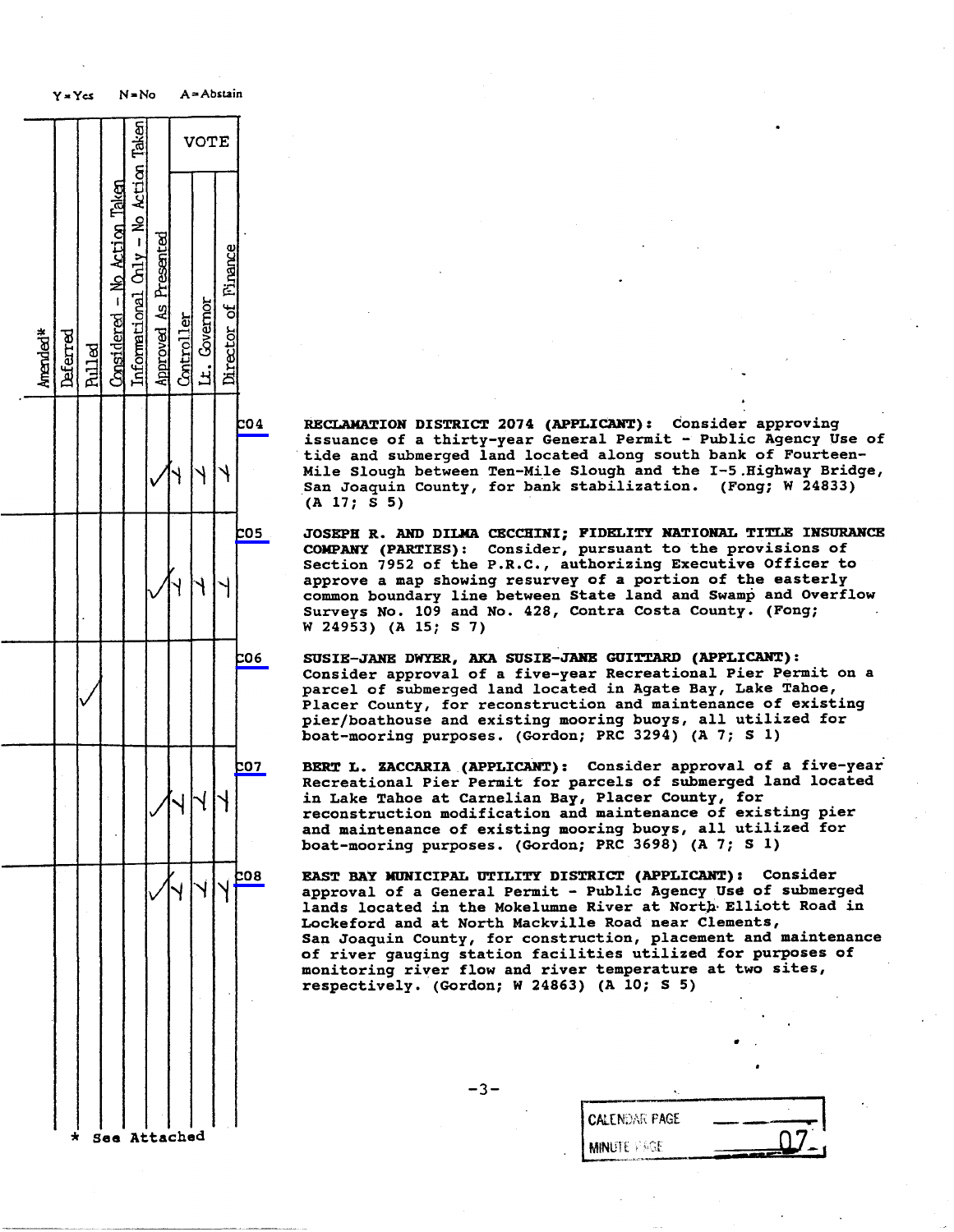

C09 INFORMATIONAL: DEPARTMENT OF WATER RESOURCES (PARTY): Staff<br>| acknowledgement of Notice of Proposed Use of State land acknowledgement of Notice of Proposed Use of Sta pursuant to effective Memorandum of Understanding<br>between State Lands Commission and Department of between State Lands Commission and Department of Water<br>Resources concerning proposal to construct temporary rock barriers in Old River each year for three (3) years, barriers in Old River each year for three<br>San Jacquin County, (Cuimpott, DPC 5993) San Joaquin County. (Grimmett; PRC 5893) (A 26

C10 STEVEN AND DENISE LAUNEY (APPLICANTS): CONSIder approval of a<br>ten reen Conomal Bounit - Becreational Hee for tidelands and ten-year General Permit - Recreational Use for submerged land located in Sacramento River, Sacramento for floating boat dock, gangway, and stairs.<br>W. 24015) (D. J. Jones; 7) W 24915) (A 10; \$ 7)

- cl1 DAREL STEVENS (APPLICANT): Consider approval of a ten-General Permit - Recreational Use for tidelands a land located in bed of Sheep Slough, Contra Costa County for the set of the set of the set of the set of the s portion of a patio, gazebo and porch, a fixed portion of a patio, gazebo and porch, a fixed walkway, and "U"-shaped boat dock. (Jones; WP 6472) (A 10; s 7)
- c12 CHEVRON U.S.A., INC. (APPLICANT): Consider Quitclaim Deed and Lease Termination Agreement concerning General Lease - Right-of-way Use on tidelands and submerged lands in Suisun Bay, near Ryer Island, Solano County, for 4-inch dry gas line. (Jones; PRC 4224) (A 8; S 2, 4)

c13 CHEVRON U.S.A., INC. (APPLICANT) : Consider Quitclaim Deed and Lease Termination Agreement concerning General Lease - Right-of-way Use on tidelands and submerged lands in Suisun Bay, Solano County, for 4-inch dry gas line. (Jones; PRC 4303) (A 8; S 2,4)

CHEVRON U.S.A., INC. (APPLICANT) : Consider Quitclaim and Lease Termination Agreement concerning General Lease - Right-of-way Use on tidelands and submerged lands in Nurse Slough, Solano County, for 4-inch submarine gas line. (Jones; PRC 5888) (A 8;  $S<sub>2,4</sub>$ 

| CALENDAR PAGE -       |  |
|-----------------------|--|
| <b>IMINUTE PAGE</b> - |  |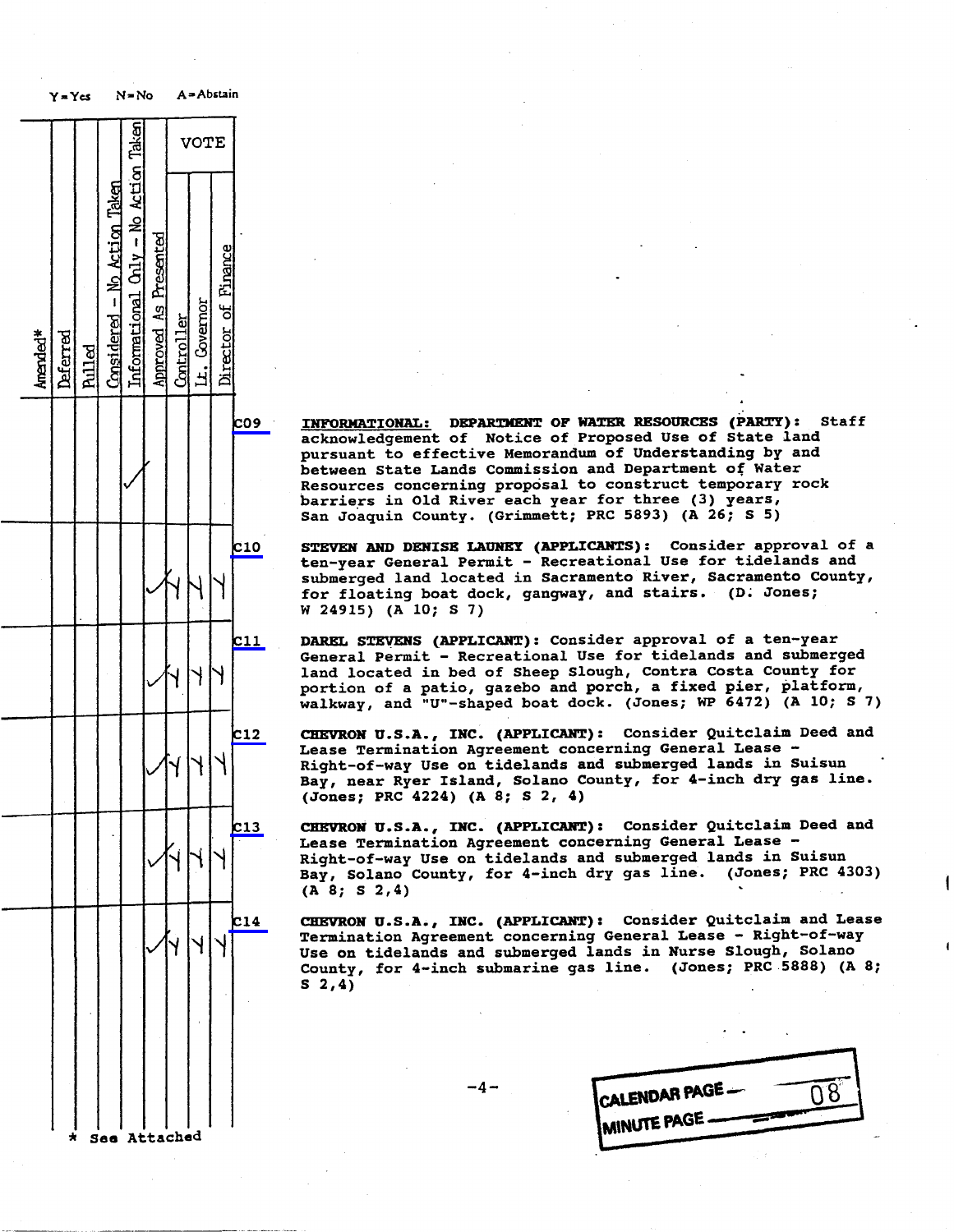

C15 ARTHUR W. TUVERSON AND CYNTHIA ANN TUVERSON, TRUSTEES (APPLICANTS): Consider approval of a five-year Recreation<br>Dieu Bermit lessted on submorged land located in hed of Pier Permit located on submerged land located in bed of Lake Tahoe near Sunnyside, Placer County for reconstruction of existing pier, including addition of low-level boatlift,<br>removal of existing boathouse, and retention of existing, removal or existing boathouse, and retention previously unauthorized, mooring buoys. (J. Ludlow; P (A 4; S 1)

- C16 MCCURDY FAMILY TRUST (APPLICANT): Consider approval of<br>termination of General Permit Recreational Use, acceptance of termination of General Permit - Recreational Use,<br>accidents acceptance of fine-more Recreati quitclaim deed, and approval of five-year Rec Permit for submerged land located in bed of Lake Ta Lake Tahoe, El Dorado County, for continued use and of existing recreational pier and mooring buoy. (J. Ludlow; PRC 6863) (A 4; S 1)
- C17 PACIFIC BELL (APPLICANT): Consider approval of continuous, approval of continuous, and the continuous, and the continuous, and the continuous section of the continuous section of the continuous section of the continuou plus one-year, General Permit - Right-of-Way Use for land located in bed of Lake Tahoe at Emerald Bay, El Dorado County, for retention, use, and maintenance of an existing telephone submarine cable. (J. Ludlow; W 24842) (A 4; s 1)

SUNSET FARMS, INC., NORMAN GOTTI, AND LEAD TEITER (LESSEES): Consider approval of lease renewal for agricultur<br>light cannot cannot control and grazing and grazing and grazing and grazing and grazing and grazing and grazin land in Santa Cruz County. (Reese; PRC 5367, PRC 5368, PRC 5369) (A 28; S 17)

ROSAMOND COMMUNITY SERVICE DISTRICT (PARTY) : Authorize, as School Land Bank Trustee, sale and subsequent issuance of patent for State school land in Kern County to the Rosamond Community Water District for water pump station and reservoir site. (Reese; W 24813) (A 33; S 16)

C20 RIVERBANK HOLDING COMPANY (PARTY): Consider agreement amending commercial lease to settle rental amounts due thereunder, set<br>payment plan with stipulations, and authorize compromise payment plan with stipulations, and authorize interest rate on land in Sacramento County. (Fong; P (A 10; S 6)

-5-

| <b>CALENDAR PAGE</b>  | 0.91 |
|-----------------------|------|
| <b>IMINUTE PAGE -</b> |      |
|                       |      |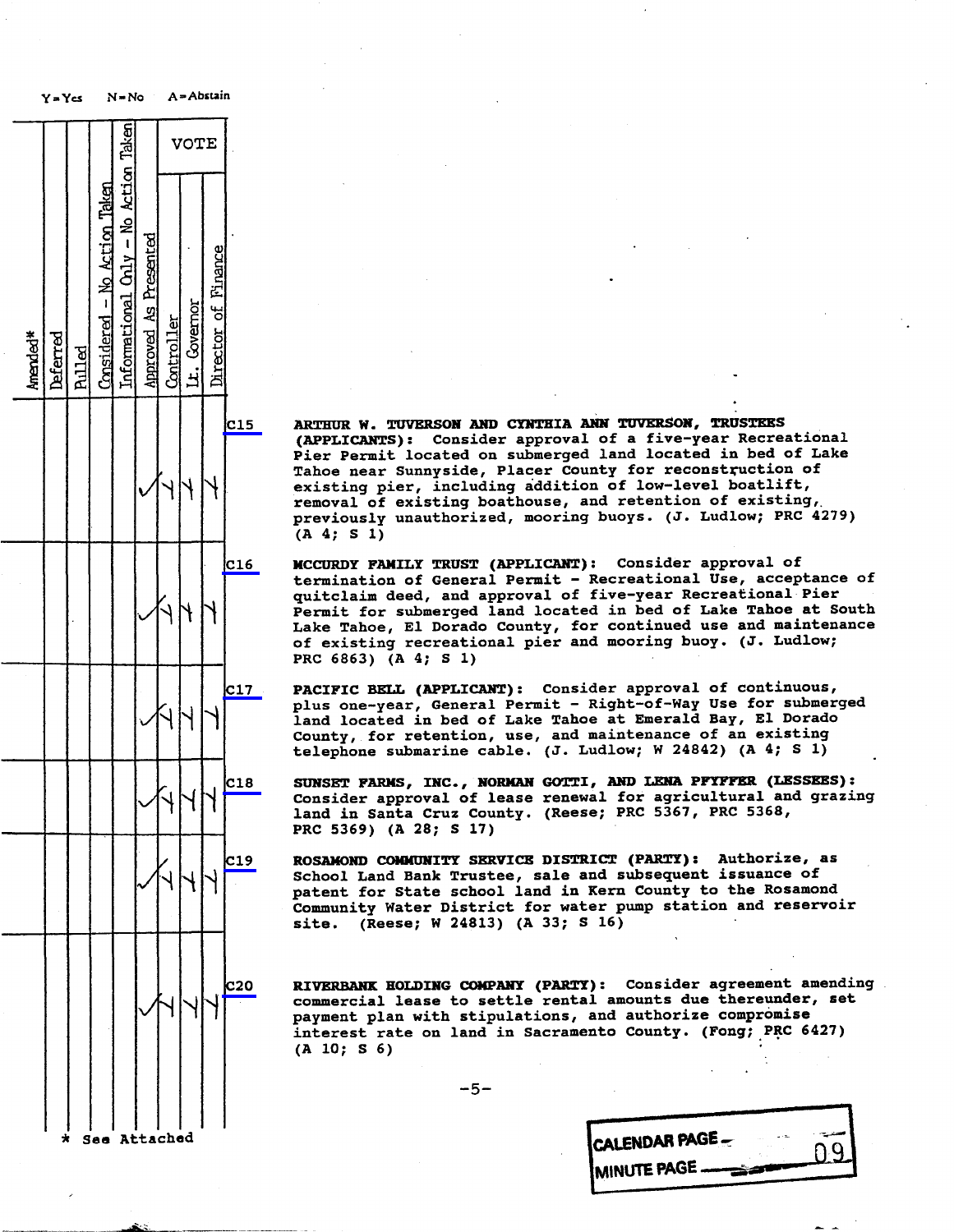Y = Yes N=No A - Abstain Taken VOTE Action  $\hat{\mathbf{z}}$  $\Gamma$ esented Finance ৰ Governor ď EAN ENO ACTION TAKEN INFORMATION CONSIDERED ASSOCIATION TO TAKE A PRESENTED AS PRESENTED CONTROLLER LT. GOVERNO  $c24$  $c_{26}$ See Attached

C21 SCHNITZER STEEL PRODUCTS CO. (APPLICANT) :' Consider authorization to dredge material from Schnitzer's Recycling Wharf, piers Two and Six, Oakland Inner Harbor Channel, Alameda County . (J. Smith; W 24908) (A 16; \$ 9)

C22 SAN DIEGO UNIFIED PORT DISTRICT (APPLICANT): Consider<br>| authorization to dredge material for construction of bicycle path, at 1500 Block of Second Street, San Diego, San Diego Bay, Coronado, San Diego County. (J. Smith; W 24955) (A 78; S 39)

C23 TONY AND REMY RICAPORTE (ASSIGNOR) ; LAYTON SANDERS, ET AL (ASSIGNEE) : Consider authorizing assignment of General Permit - Recreational and Residential Use for parcel of tide and<br>submerged lands in Mare Island Strait, Sandy Beach, Vallejo, WHY|Y|| Submerged lands in Mare Island Strait, Sandy Beach<br>Solano County, for existing recreational and residential structures and other appurtenant facilities. (N. Smith; WP 6055) (A 7; S 2)

> PHILLIP AND ROBERT PETERSON (APPLICANT) : Consider authorizing General Lease - Recreational Use of tide and submerged lands located in Petaluma River at Black Point, Marin County, for existing boathouse, walkway, and pier. (N. Smith; W 24852, PRC 3716) (A 6; S 3)

- C25 TIDEWATER SAND & GRAVEL INC. (APPLICANT): Consider approving General Lease - Industrial Use of tide and submerged land located in Suisun Bay, west of Pacheco Creek, City of Martinez, Contra Costa County, for continued use and mainter commercial sand yard, spud-barge mooring, discharge weir. (N. Smith; W 24629) (A  $11, 5$  7)
	- SUSAN SYAR (APPLICANT) : Consider approving General Permit Protective Structure Use of tide and submerged lands located in White Slough, Vallejo, Solano County, for repair of existing tide wall protecting Olympia Mobilodge from tidal water. (N. Smith; W 24980) (A 7; S 2)

| CALENDAR PAGE -------------- |             |
|------------------------------|-------------|
| MINUTE PAGE                  | $-1$ $\cap$ |
|                              |             |
|                              |             |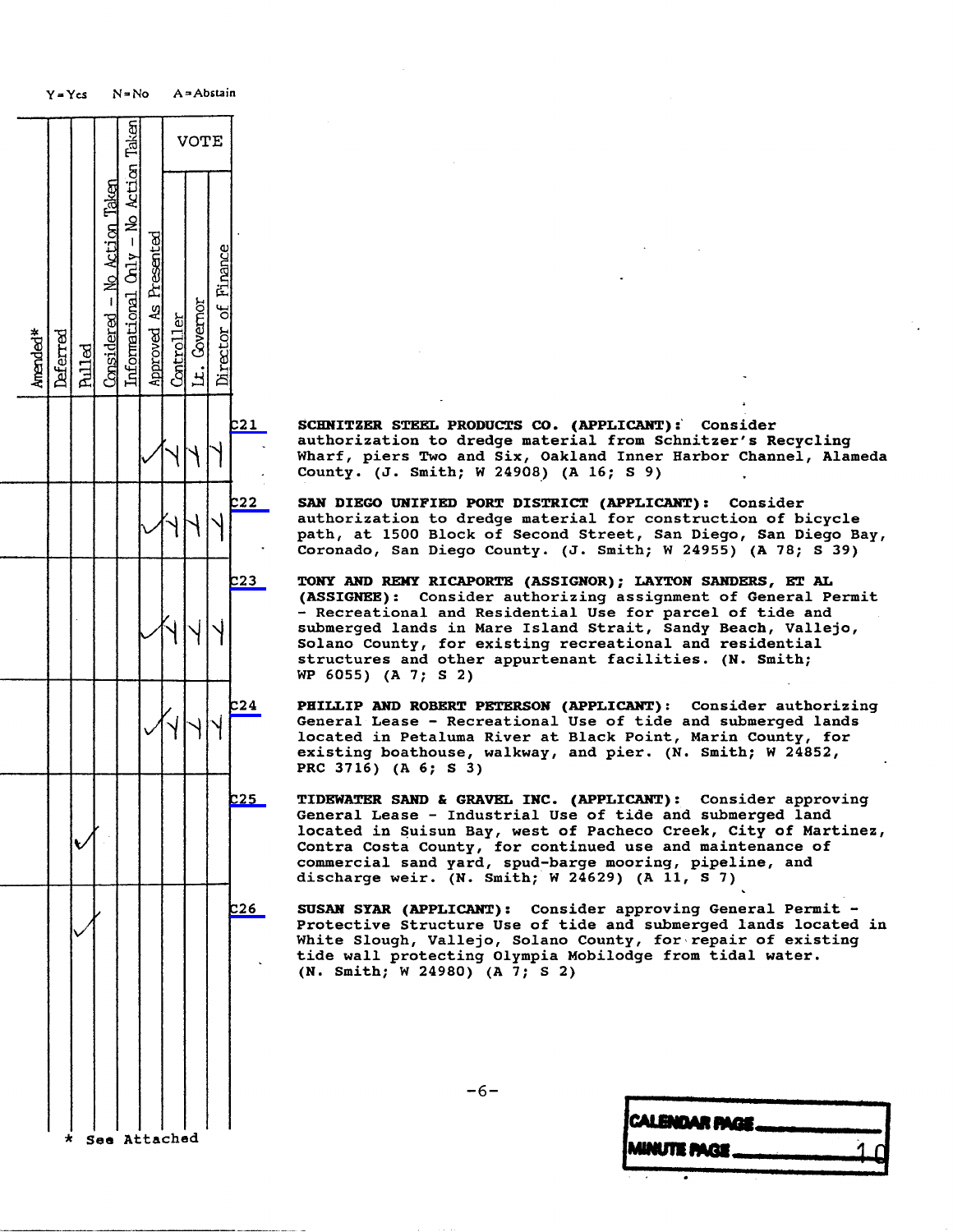|          | 7 = 1 CS |               |                              |                                      |                              |            |              |                     |                 |                                                                           |                   |
|----------|----------|---------------|------------------------------|--------------------------------------|------------------------------|------------|--------------|---------------------|-----------------|---------------------------------------------------------------------------|-------------------|
|          |          |               |                              |                                      |                              |            | VOTE         |                     |                 |                                                                           |                   |
| Amended* | Deferred | <b>Pulled</b> | Considered - No Action Taken | Informational Cnly - No Action Taken | <b>Approved As Presented</b> | Controller | Lt. Covernor | Director of Finance |                 |                                                                           |                   |
|          |          |               |                              |                                      |                              |            |              |                     | <b>C27</b>      | CAL R.<br>authoriz<br>Resident<br>in Mare<br>for main<br>appurten         | J                 |
|          |          |               |                              |                                      |                              |            |              |                     | $cz_{8}$        | AT&T COM<br>approving<br>PRC 7573<br>located<br>County,<br>for<br>tele    |                   |
|          |          |               |                              |                                      |                              |            |              |                     | C <sub>29</sub> | <b>STATE LA</b><br>execute<br><b>agreemen</b><br><b>Sacramen</b><br>River | $G_{\mathcal{K}}$ |
|          |          |               |                              |                                      |                              |            |              |                     | <b>c30</b>      | <b>REGENTS</b><br>UNIFIED<br>authoriz<br>aeolian<br>(S. Seke              |                   |
|          |          |               |                              |                                      |                              |            |              |                     | C31             | CITY OF 1<br>Ultramar<br>Unit, Wi<br>W 9603.2                             |                   |
|          |          |               |                              |                                      |                              |            |              |                     | c32             | <b>PHILLIPS</b><br>Quitclai<br>Contra Co<br>(A 10, 20)                    |                   |
|          | $\star$  |               | See Attached                 |                                      |                              |            |              |                     |                 |                                                                           |                   |
|          |          |               |                              |                                      |                              |            |              |                     |                 |                                                                           |                   |

CAL R. JOHNSON (ASSIGNOR) HOPE T. JOHNSON (ASSIGNEE): Consider<br>authorizing assignment of General Permit - Recreational and Residential Use, PRC 2646, for tide and submerged land located Residential Use, PRC 2046, for tide and submerged<br>la Maure Islamd Churite, Cardy Boash, Holloic, Sola in Mare Island Straits, Sandy Beach, Vallejo, S for maintenance of existing recreational structures and other appurtenant facilities. (N. Smith; NP 2040) (

AT&T COMMUNICATIONS OF CALIFORNIA (PERMITTEE): Consider approving amendment to General Permit - Right-of-Way Use, approving amendment to General Permit - Right-of-PRC 7573, to amend land description on tide and submerged lands located across Garcia River, Highway 1 Bridge, Mendocino<br>County, for construction and maintenance of a fiber optic cable County, for construction and maintenance of a fiber<br>for telecommunication cignals (N. Smith: WD 7573) ( for telecommunication signals. (N. Smith; WP 7573)

STATE LANDS COMMISSION (PARTY): Authorize Executive Officer to execute on behalf of the Commission, a cooperative management agreement with counties of Yolo and Sacramento and cities of Sacramento and West Sacramento establishing the Sacramento Sacramento and West Sacramento establishing River Greenway. (Gorfain; W 30065) (A 4, 6, 1

REGENTS OF THE UNIVERSITY OF CALIFORNIA AT DAVIS; GREAT BASIN<br>UNIFIED AIR POLLUTION CONTROL BOARD (PARTIES): Consider authorization to execute contracts to provide services for authorization to execute contracts to provide aeolian transport studies to mitigate dust at  $(9-6)$  at Owens Lake. S. Sekelsky, Frey; W 24777) (A 34; \$ 15)

CITY OF LONG BEACH (APPLICANT): Consider rejecting bids of<br>Ultramar, Inc. for sell-off oil from Tract No. 1, Long Beach Ultramar, Inc. for sell-off oil from Tract No.<br>1, Long Beach and Beach Inc. Incolas County Unit, Wilmington Oil Field, Los Angeles County W 9603.27) (A 57, 58; S 29)

C32 PHILLIPS PETROLEUM COMPANY (APPLICANT): CONSIDER accepting<br>C32 Phillips Petroleum Company (Applicant): Consider accepting Quitclaim Deed of State oil and gas lease PRC 760 Contra Costa and San Joaquin counties. (Nitsche; PRC 7609) (A 10, 26; S 5, 7)

 $-7-$ 

| CALENDAR PAGE |  |
|---------------|--|
| MINUTE PAGE   |  |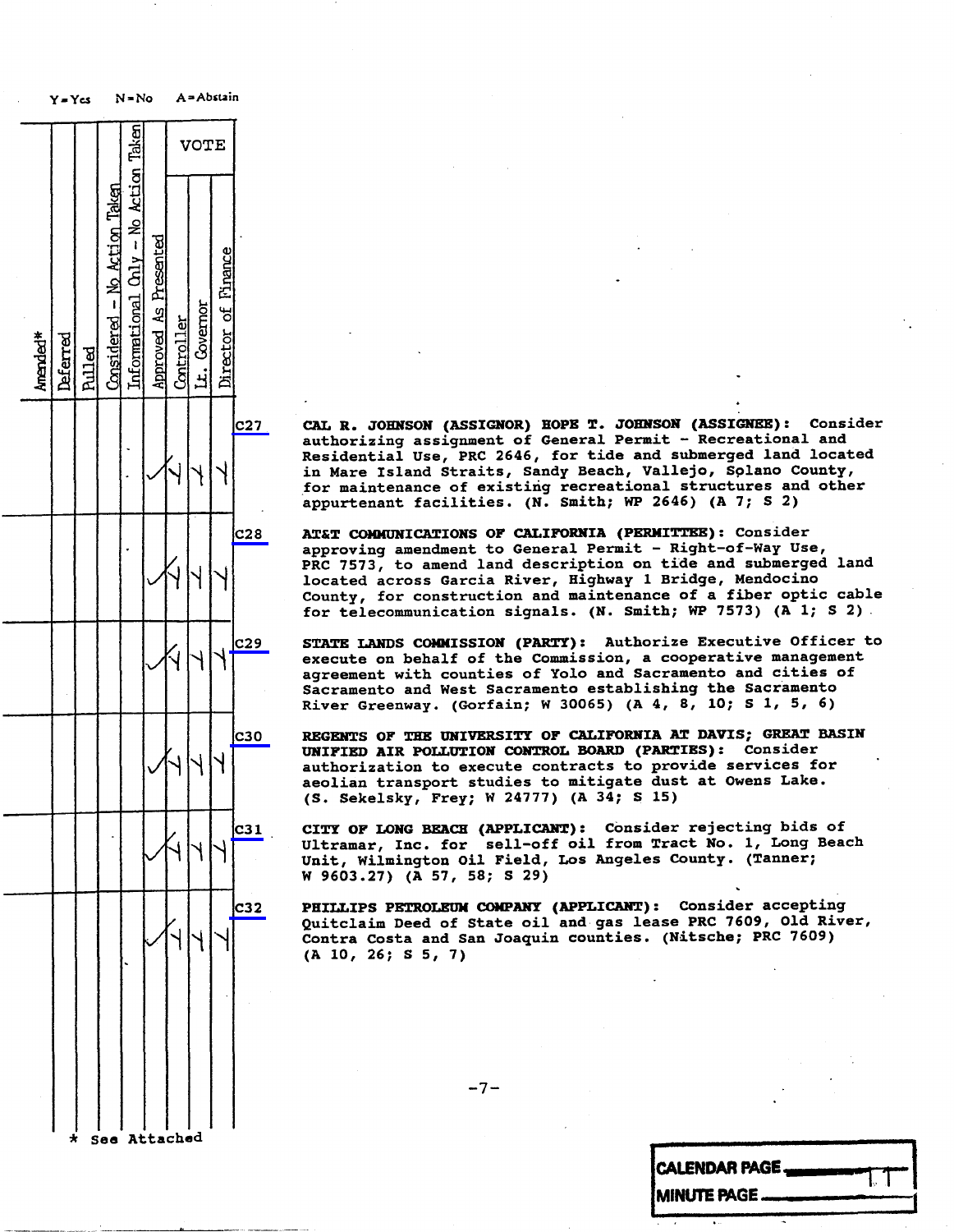

C33 STATE LANDS COMMISSION (PARTY): CONSider Memorandum of<br>Indonetanding among California Department of Fish and C Understanding among California Department of Fish and California State Lands Commission, U.S. Fish and Wildlife Service, and Port San Luis Harbor District for purposes of<br>coordination and cooperation in assessing injuries to natural resources resulting from release of crude oil at Avila Beach, resources resulting from release of crude oil San Luis Obispo County. (Fossum, Valentine; G 13-01, R<br>(3.22, C 19) (A 33; S 18)

C34 MARITIME MUSEUM OF MONTEREY (APPLICANT: Consider authorizing transfer of ownership of large "stream" anchor recovered from Monterey Bay to Maritime Museum of Monterey. (Pelkofer;<br>W 24985) (A 29; S 14)  $(A 29; S 14)$ 

C35 KENNETH E. PIEKUT AND GENEVIEVE M. GALLA; STATE LANDS<br>COMMISSION (PARTIES): Consider authorizing filing of disclaimer in Stanislaus County. (Frey, Crow; W 503.1753) (A 26; \$ 12)

C36 CITY OF LONG BEACH (PARTY): Consider amending prior<br>continued in the City of Long Boach to expend moni authorization for City of Long Beach to expend monies<br>shape of tideland oil revenues for improvement of the share of tideland oil revenues for improvement of trust<br>parcels. (Fossum; W 2716.700, W 19928, BLA 101, G 05-0 parcels. (Fossum; W 2716. 700, W 19928, BLA 101, G 05-03) (A 58; S 29)

C37 STATE LANDS COMMISSION (PARTY): Consider delegating authority<br>for Executive Officer to execute amendment to California State for Executive Officer to execute amendment to California State State State State State State State State State University Interagency Agreement for services for 1:<br>Figgs) Year (Sawa) C9162) Fiscal Year. (Sava; C9162)

REGULAR CALENDAR ITEMS 38 - 40

DOUGLAS E. YOUNKIN (APPLICANT) : Consider accepting highest bid to purchase State school land in Kern County and issue patent to highest bidder (Douglas E. Younkin) . (Reese; W 21613) (A 33; S 16)

 $-8-$ 

| CALENDAR PAGE. |  |
|----------------|--|
| MINUTE PAGE _  |  |
|                |  |